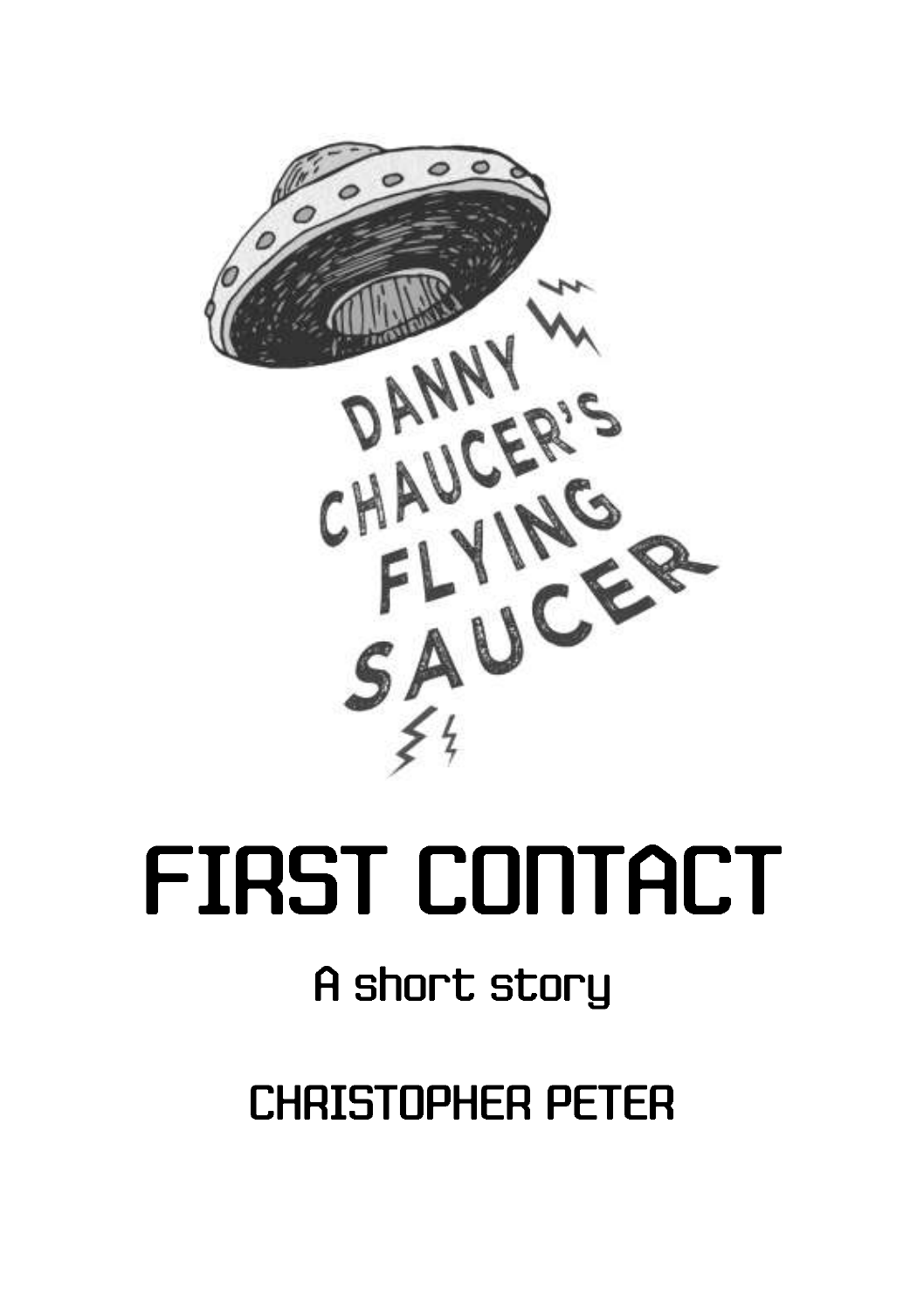'Whoah!'

Danny backed against a tree, one hand raised over his eyes. The piercingly bright light bore down on him from above, pinning him to the spot like a trapped insect. Was it a police helicopter, mistaking him for a runaway criminal? But there was no loud chopping helicopter noise. Instead it was eerily quiet, with a just faint kind of whistling, humming sound hanging in the air.

Then the searchlight beam slid to one side, and he was able to see more clearly the unearthly shape looming above him.

Suspended as if by invisible wires, it was only ten or so metres above him. It was big and round, a gleaming silver framed against the early evening sky, and ringed with a pulsing blue light.

No. It *couldn't* be.

But it was. *It was a flying saucer!*

Danny wanted to dive behind the tree … but although it was frightening, the saucer was also strangely, hypnotically beautiful. He couldn't take his eyes off it, even as his neck began to ache with the effort of gazing upwards.

He started to get the bizarre feeling the saucer was *looking* at him. Or rather, he supposed, whoever (or whatever) was on board was looking at him. Who was it? The army? *Aliens*? Would they be friendly, or …? Surely they wouldn't hurt a defenceless ten-year-old? Would they?

Suddenly the saucer's beam of light swung back on to him. Danny clamped shut his eyes against the painful glare and pressed himself back against the rough tree trunk. His heart was racing but he also felt oddly calm.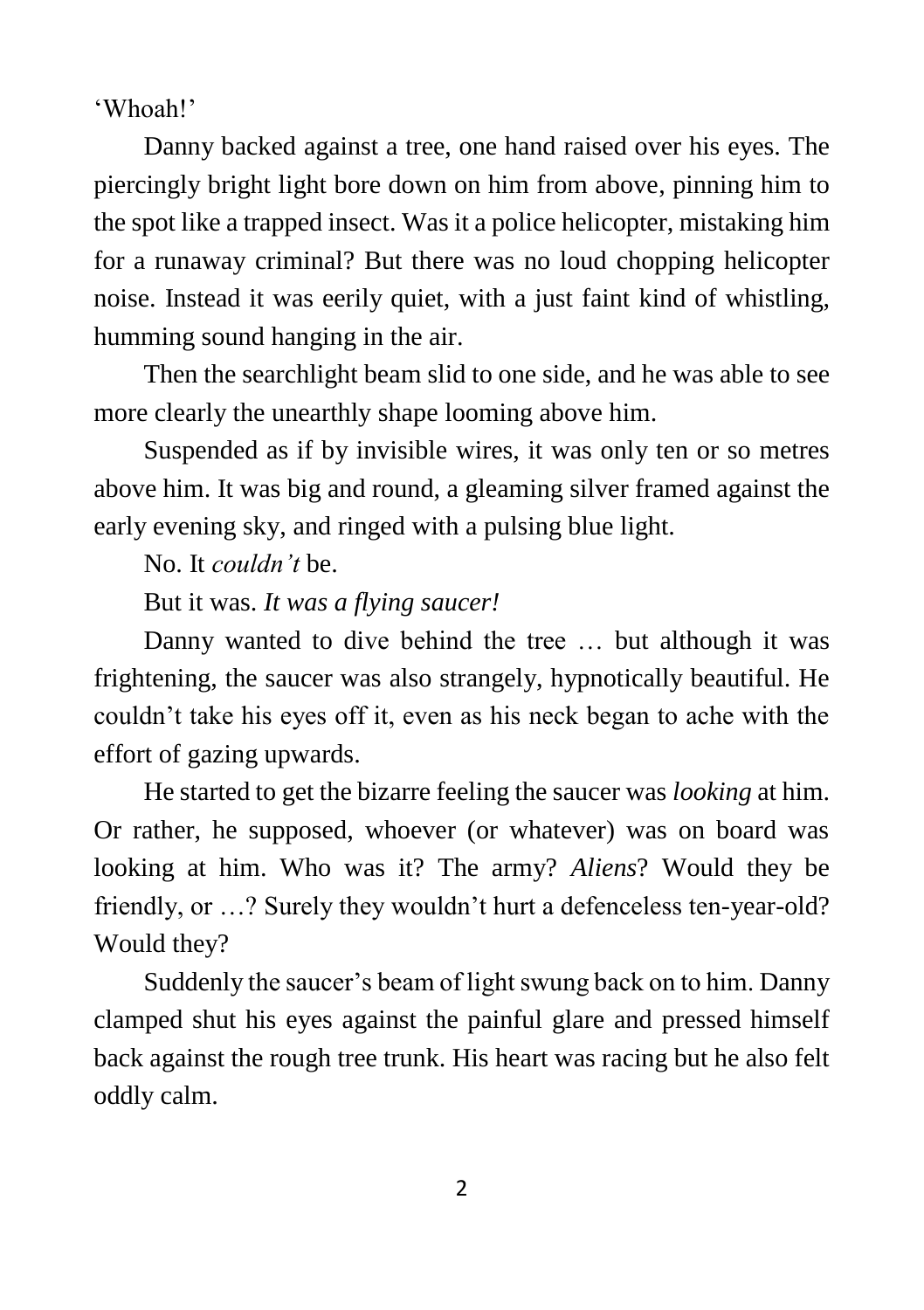And he saw the events of the previous ten minutes play back inside his head like a movie …

'Flipping pain in the neck! Why does he want to meet out here in the middle of nowhere anyway?' muttered Uncle Colin as he wrestled with the steering wheel. Next to him Danny clutched both sides of the passenger seat as the car bounced on down the rutted track. He didn't usually get car-sick but then he didn't often get into a car with Uncle Colin, and now he remembered why.

'Um – don't forget I've got to be home by seven-thirty,' Danny ventured. Uncle Colin was looking after him for the day while his parents worked and his usual child-minder, Mrs Hartnell, was ill. Colin had the day off but had received a phone call from someone called Professor Dune asking to meet them somewhere near the Ganymede Institute where they both worked. Apparently the Professor was head of a top-secret project that Uncle Colin (or Doctor Colin Box, as he was known at the Institute) was also working on.

'What. Oh – yeah. Don't worry Danny. This shouldn't take long. Actually here we are – I think.'

The car lurched to a halt in a shower of dirt and grass. The track had come to an end under a green gloomy canopy of swaying trees. Danny looked across at Uncle Colin, who seemed even more twitchy than usual.

'Where's here?' Danny asked.

'Travis Wood. There's a clearing over to the left apparently, where Professor Dune wants to meet me. In about …' He glanced at his watch. 'Oh, flip, about three minutes ago. Better dash. He's literally *never* late. Now Danny – I won't be long …'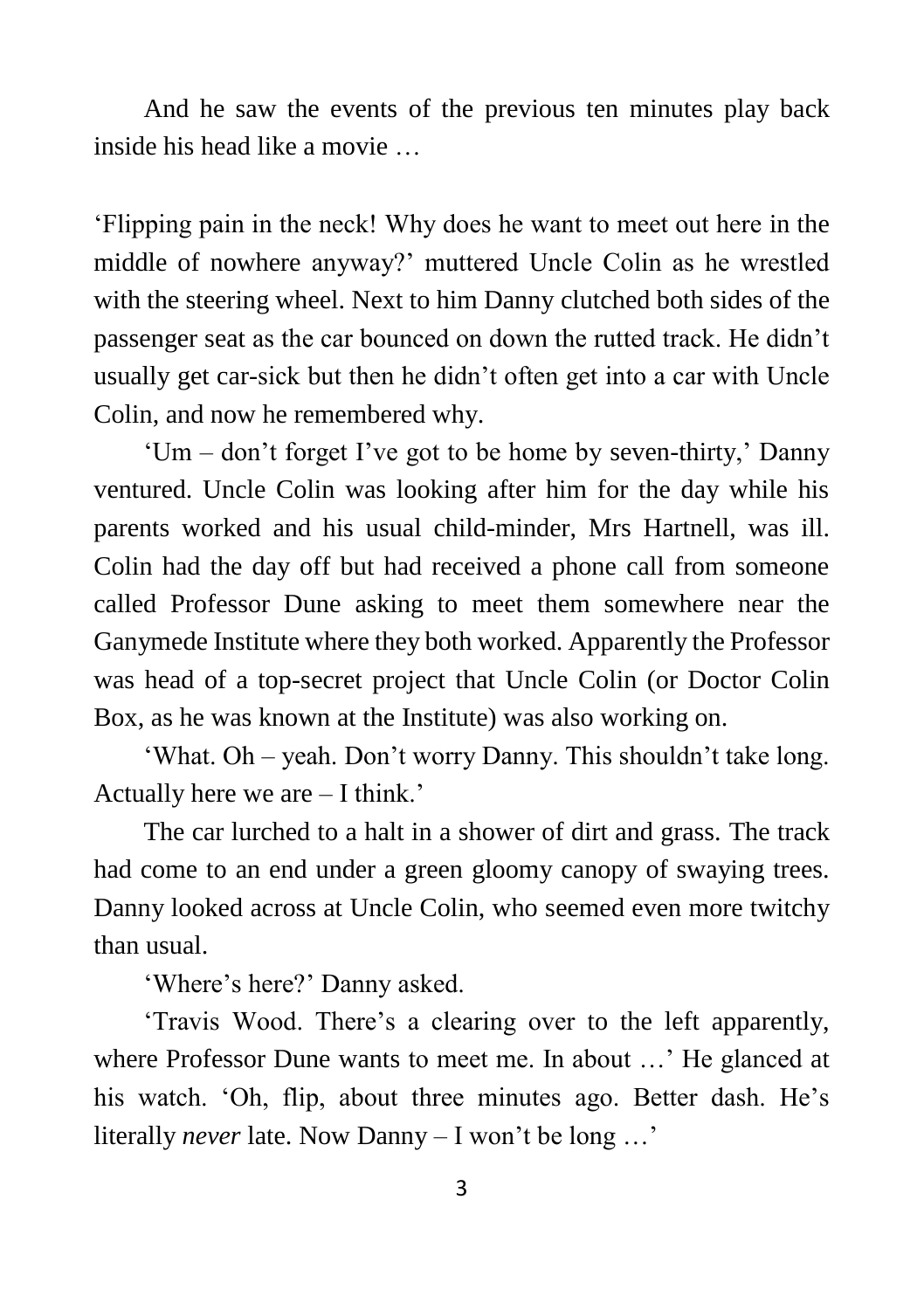'Can't I come with you?'

'No, best not. Er – secret stuff, you know. Just stay here, OK? Please. Don't leave the car OK? Promise? This should only take a few minutes. Why he couldn't tell me on the phone I don't know …'

'Or can't he tell you at work? At the Ganymede Institute?'

'Well that's the thing. He hasn't been around for weeks. He won't go back to the Institute for some reason. Anyway – must dash. Be back in a mo.' And with that, Colin bounced out of the car and, after glancing furtively all around, he batted his way through some bushes and disappeared.

It was suddenly very quiet. Nothing moved apart from the shimmering, hissing leaves on the branches above. Danny got the uncomfortable feeling that if they got stuck here, no-one would find them for a very long time.

He was just starting to wonder how the mysterious Professor Dune had got to this lonely place – there were no other cars parked there – when he caught sight of a moving shape in the wing mirror. He looked around and saw a dark green Land Rover rocking up the track towards him. Maybe that was the Professor? But Uncle Colin had said he was never late …

Danny couldn't be sure what made him do what he did next. Maybe Uncle Colin's jumpiness was infectious. Whatever it was, Danny was suddenly completely certain that he did *not* want to be seen by whoever was in that Land Rover. And so he scrambled between the driver and passenger seats and onto the floor of the car just behind them, and pulled the stained hairy blanket (that belonged to Pluto, Colin's absent dog) down on top of him.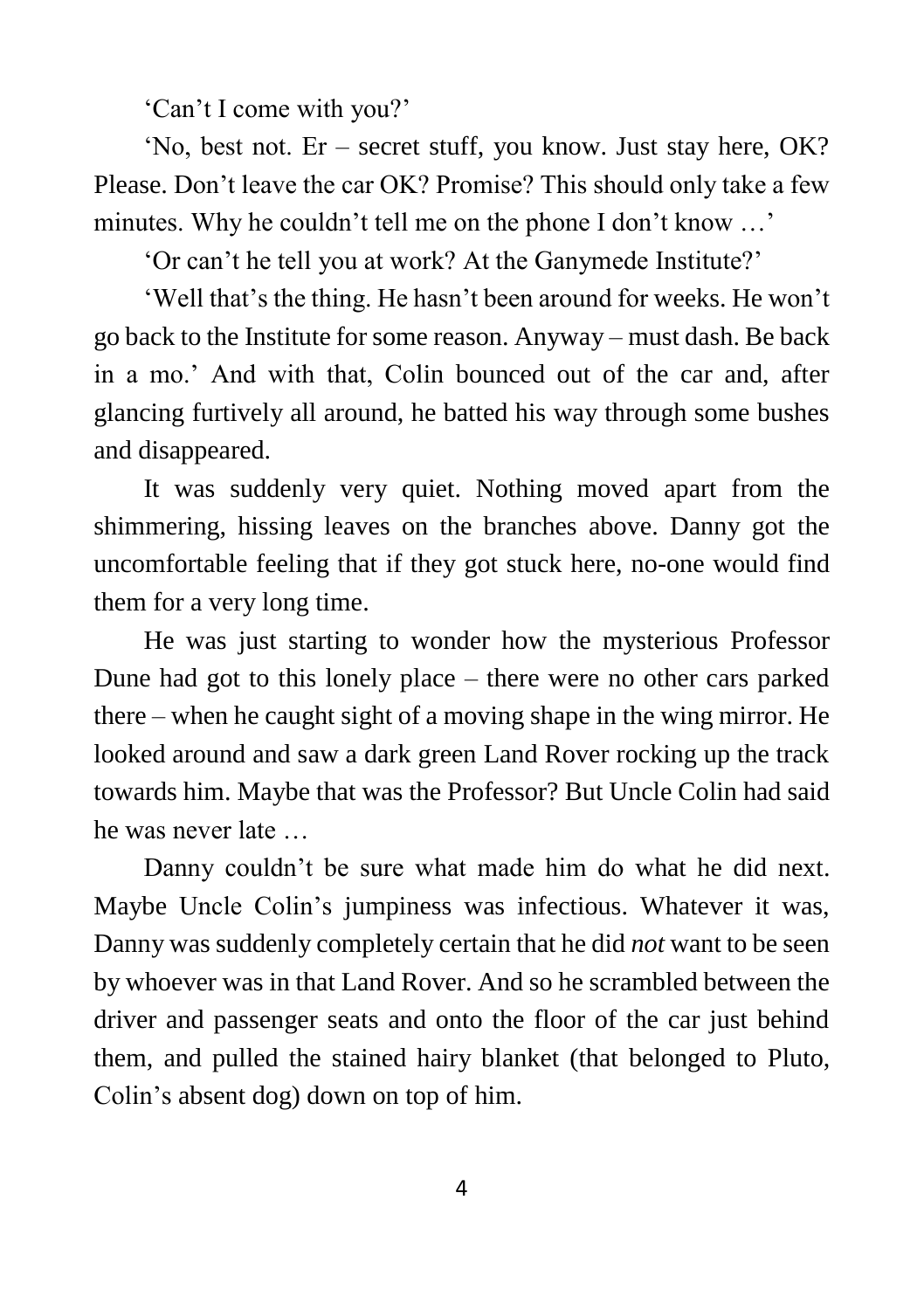He lay there, very still. He heard the Land Rover's engine draw closer, and then stop. Then the slam of a car door. Quiet footsteps, coming near. Right beside the car. Danny thought he actually *felt* someone's eyes scanning the inside of the car, and a bolt of cold electricity fizzed up his back. Would they see him? *Had* they seen him? And wait a minute – were the car doors locked ...?

His nose tickled with one of Pluto's hairs, and he had the sudden overwhelming need to sneeze. At exactly the same moment he was seized with the equally pressing urge to shake his left leg, now burning with pins and needles.

The next few seconds stretched into infinity. He began to think his nose would explode and his leg would drop off.

Then, with a surge of cool relief, he heard the footsteps retreat from the car and fade into silence. He waited for the sound of the Land Rover's door and the engine to re-start, but there was nothing. Finally he threw off the hairy blanket, hauled himself onto the back seat and waited for the sneeze – which then, of course, decided not to show up after all.

Outside, the Land Rover was still and empty. It was khaki green and looked like it might belong to the army. But there was no sign of its owner, nor of Uncle Colin. What now? Uncle Colin had told him to stay put, but Danny's leg screamed with cramp and he needed to walk around. So he opened the door and hobbled out, shaking his leg like a demented Irish dancer. Finally, he leant back against the car and wondered how long he'd have to wait, or whether he'd have to dive back inside at any moment.

'Do not move!'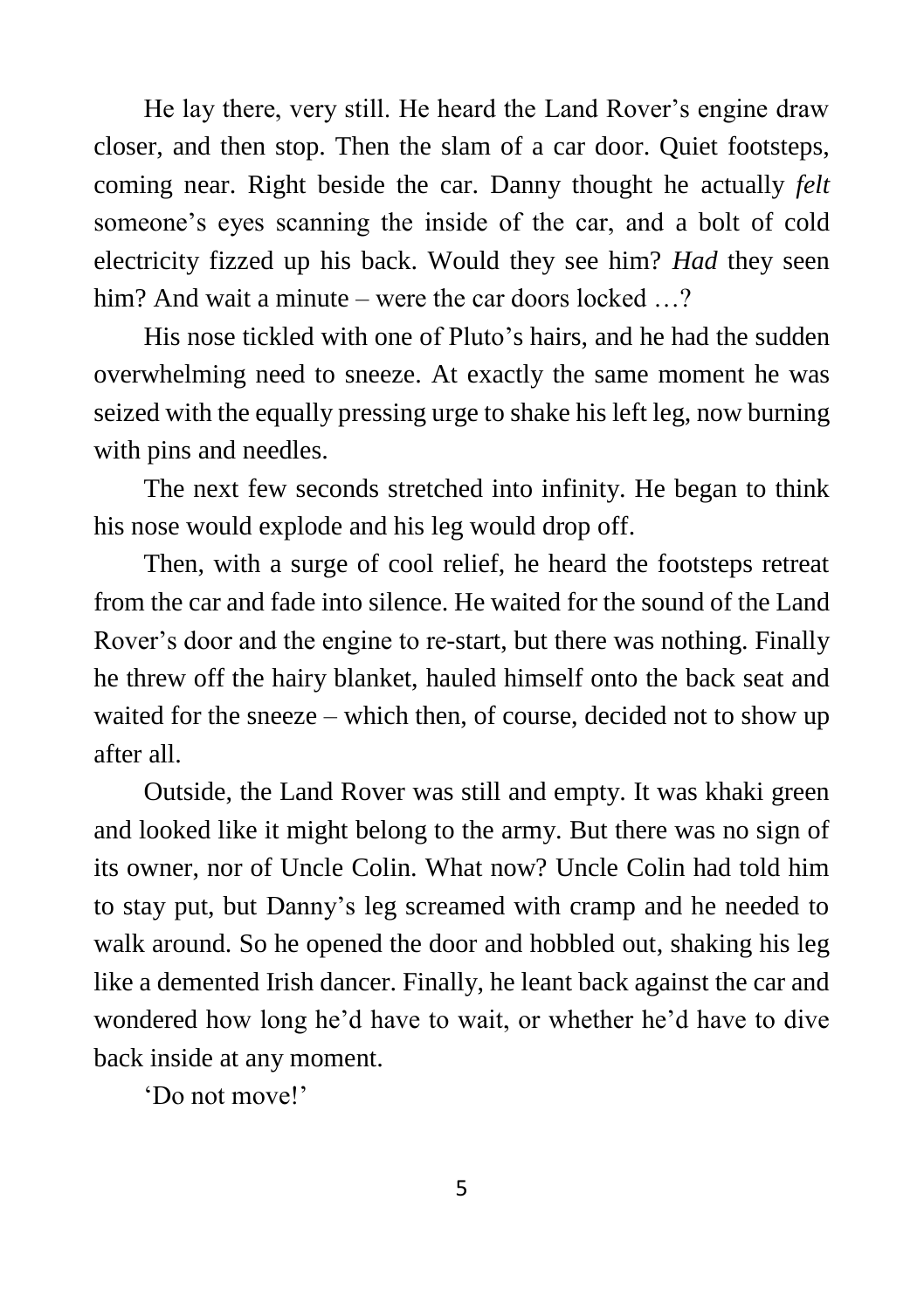The sharp command cracked through the air like a whip. Danny gasped and crouched down, staring wildly all around him. But he couldn't see anyone, and gradually he stood up straight again. The order couldn't have been directed at him. In fact it had come from somewhere in the trees that Uncle Colin had disappeared into a few minutes earlier. But it wasn't Uncle Colin's voice; it had sounded more like a woman's, though on the deep side and from a rather scary, angry woman. Not Professor Dune either, if he was a man.

Before he knew what he was doing, Danny was ducking beneath the branches and moving stealthily along a faint path. Uncle Colin might be in danger. He hadn't left his phone in the car with Danny, so there was no way of calling for help.

Very soon Danny could hear the low buzz of voices from ahead. He could make out Uncle Colin's, and another man's, and that woman's – quieter now but still sounding sharp and cold. Then, as he drew up behind a gnarled old tree trunk, he began to hear the words more clearly. Warily he peered around the trunk and saw three figures standing close together in a small clearing beyond.

There was Uncle Colin, red-faced, eyes blazing. Danny had never seen him look so angry. In front of him was the woman; tall, with viciously cropped yellow-blond hair, and standing so ruler-straight it was like she had a pole shoved up the back of her khaki uniform. Then, with his back to Danny so he couldn't see his face, was a man he assumed to be Professor Dune.

'… and I don't think *you* understand, Professor Dune,' the woman soldier was saying. 'This is a matter of national security. Project Europa is the military's concern now.'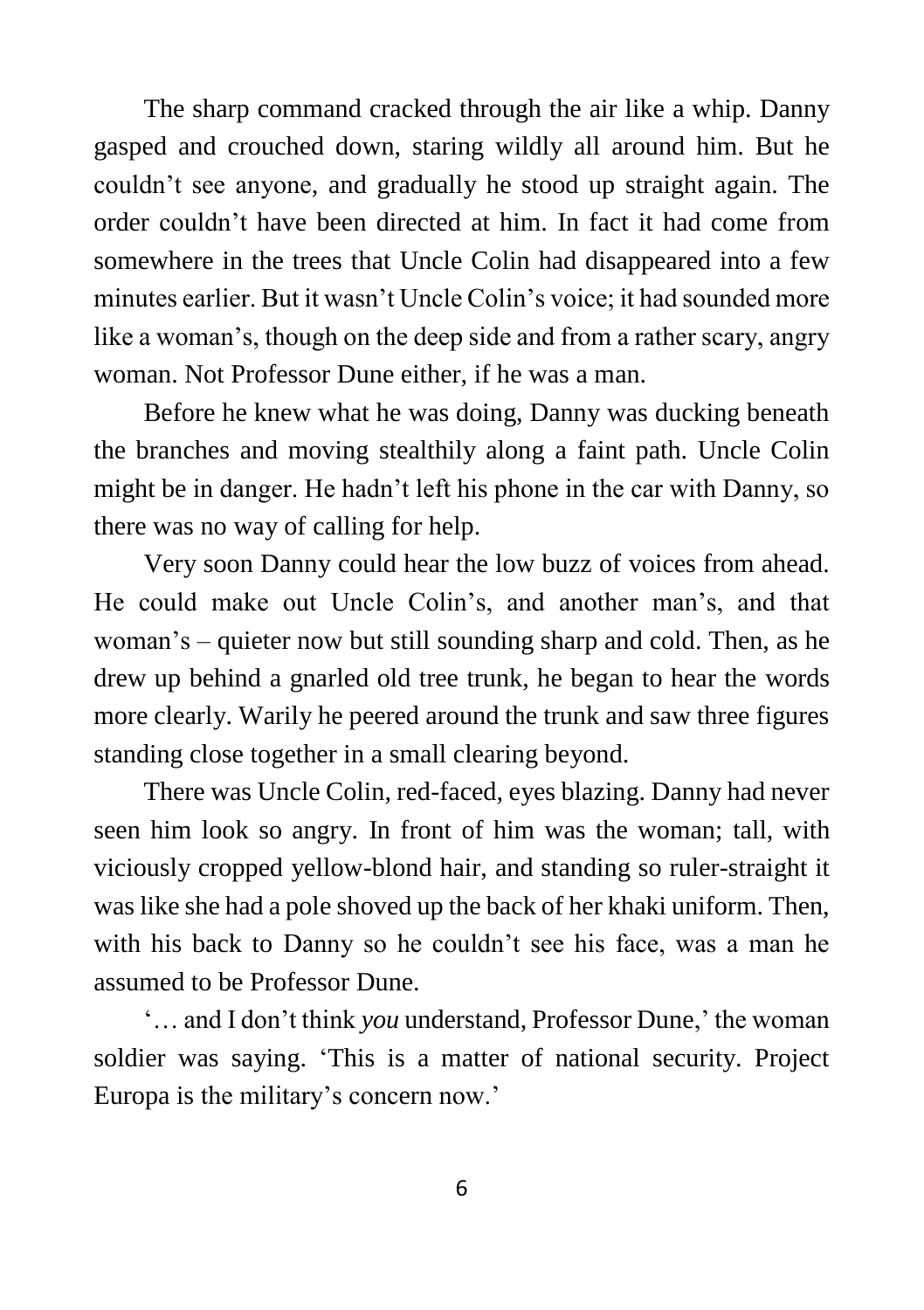'No, no, Captain Frost!' huffed Uncle Colin. 'This is a *civilian* project. We don't need the military poking their noses in. We know what you'd do with it, don't we!'

'Calm yourself, Colin,' said Professor Dune quietly. 'There's nothing the Captain here can do, not really. Project Europa is safe from her interfering army friends. The DISC cannot just be taken by her or by anyone else.'

'Is that right?' sneered Captain Frost. 'We'll see about that. I do have security access to the DISC, as you well know ...'

'Access, yes,' cut in Uncle Colin. 'But Professor Dune is head of Project Europa. You can't do anything without his say-so.'

'Don't interrupt me!' snapped the Captain. 'There's no escape from me, you know. I'm monitoring all communications. How do you think I knew you were both here? And if the Professor doesn't cooperate, then I have the authority to place him under house arrest and interrogate him until he tells me what I … *we* want to know.'

'How – how dare you?' spluttered Uncle Colin. 'Arrest the Professor!  $I - I$  ...' His round face flushed like a red balloon, so much that Danny was afraid it might go pop.

'That's why I don't want him disappearing again,' continued Captain Frost. 'But I've got him now – haven't I Professor?' She gave an oily chuckle.

That was when Danny sneezed.

Unbelievably, his stupid, treacherous nose exploded with a force roughly equal to a smallish volcano. That flipping hair-bag Pluto!

A stunned silence fell. Danny ducked back behind the tree trunk just as Captain Frost's pale face snapped towards him. 'Who's there?' she demanded. 'Doctor Box – you said you came here alone!'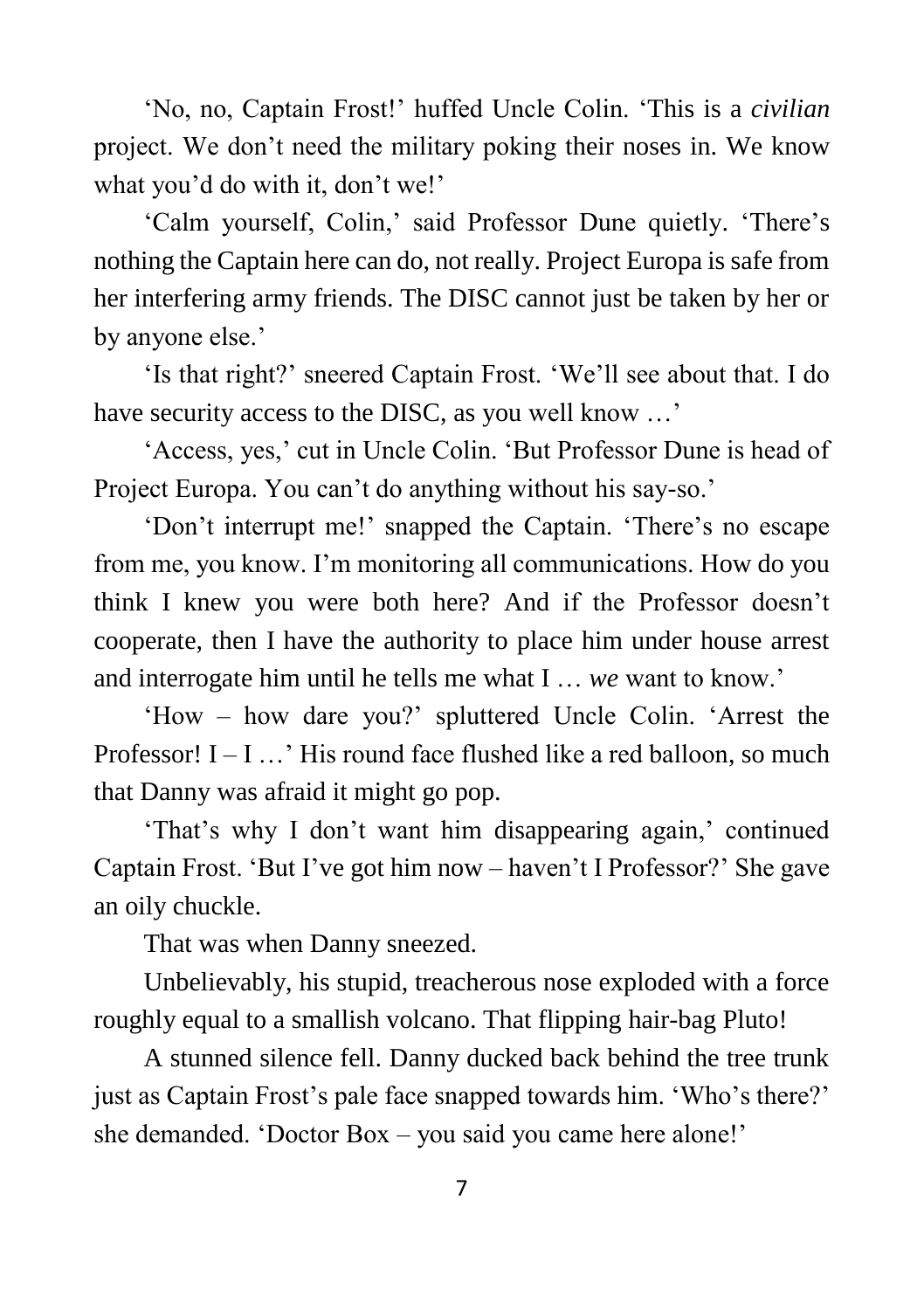'I – I … um,' stammered Uncle Colin.

Oh flip, thought Danny, wiping his streaming eyes. That's done it. For a second or two, he considered stepping out in to the clearing and showing himself. How bad could it be? This Captain Frost was a bit scary, yes, but Uncle Colin and Professor Dune were both there too. What could she do?

Then he heard Uncle Colin say something that made his heart freeze to a dead stop. 'No – Captain Frost – put that gun away!'

Danny turned and ran.

'You there!' Captain Frost commanded from somewhere behind. 'Stop now – or face the consequences!'

Danny didn't stop. He hurled himself through the greenery, hands up to fend off the twigs and leaves lashing around his head. He didn't dare look back.

He soon realised he'd taken a wrong turn, because the lane and Uncle Colin's car completely failed to reappear. Somehow he'd stumbled off the path and he was running blind through the gloomy trees. Until he reached another clearing and, while his aching lungs fought for breath, something made him look up.

And he saw it.

Now there was just bright light; and a whistling, humming sound, strangely beautiful, swelling inside his head. *The song of the stars.* Wait ... where did that thought come from?

And a voice, echoing inside his brain … 'This won't hurt, Danny. Shame we can't get to know each other – but too dangerous with old Frosty-Knickers lurking about, you get me? The less you know the better – for now anyway. At least you distracted her from Professor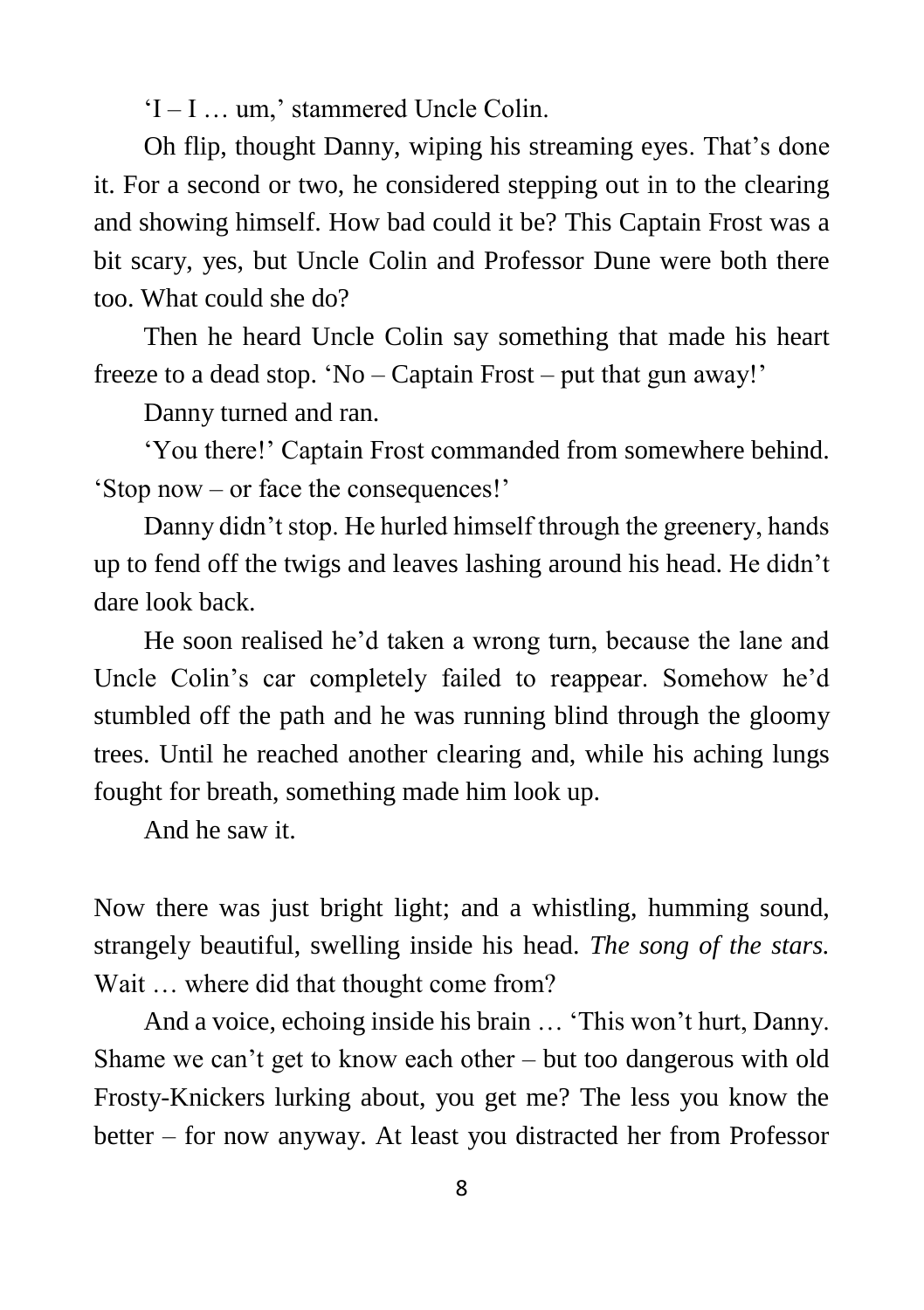Dune. He's legged it in the opposite direction. And here's Colin. Seeya mate. Maybe we'll see the stars another day, innit.'

The voice faded. Was that God? If so, God sounded a bit like Russell Brand. Danny was just dimly wondering whether God sounding like Russell Brand was a good thing or not, when ...

He found himself slumped in the passenger seat of Uncle Colin's car as it purred along the main road in the evening twilight. Travis Wood was gone.

He glanced across at Uncle Colin, who looked flushed and dishevelled, sweat glistening on his forehead – but when he looked back at Danny he grinned. 'Oh Danny … thank goodness. Nearly home now. Are you feeling OK?'

'Yeah, great.' Danny sat up straight and blinked. He had a tiny vague pain in his head, like he'd just eaten very cold ice-cream; and his neck ached. 'How long have I been asleep? I don't remember ...'

'Oh – not long. You, er, must have fallen asleep in the car while I was gone. I mean, you did. Definitely.'

'Oh … actually, are *you* OK? You look hot.'

'Yeah, fine. I didn't realise how heavy ten-year-olds were.'

'Pardon?'

'Nothing. Anyway – sure you're OK? Your, um, head and everything?'

'Yeah.' Danny picked a leaf out of his hair and frowned. How did that get there?

'And … um …' Uncle Colin cleared his throat. 'Er – do you remember anything?'

'About what?'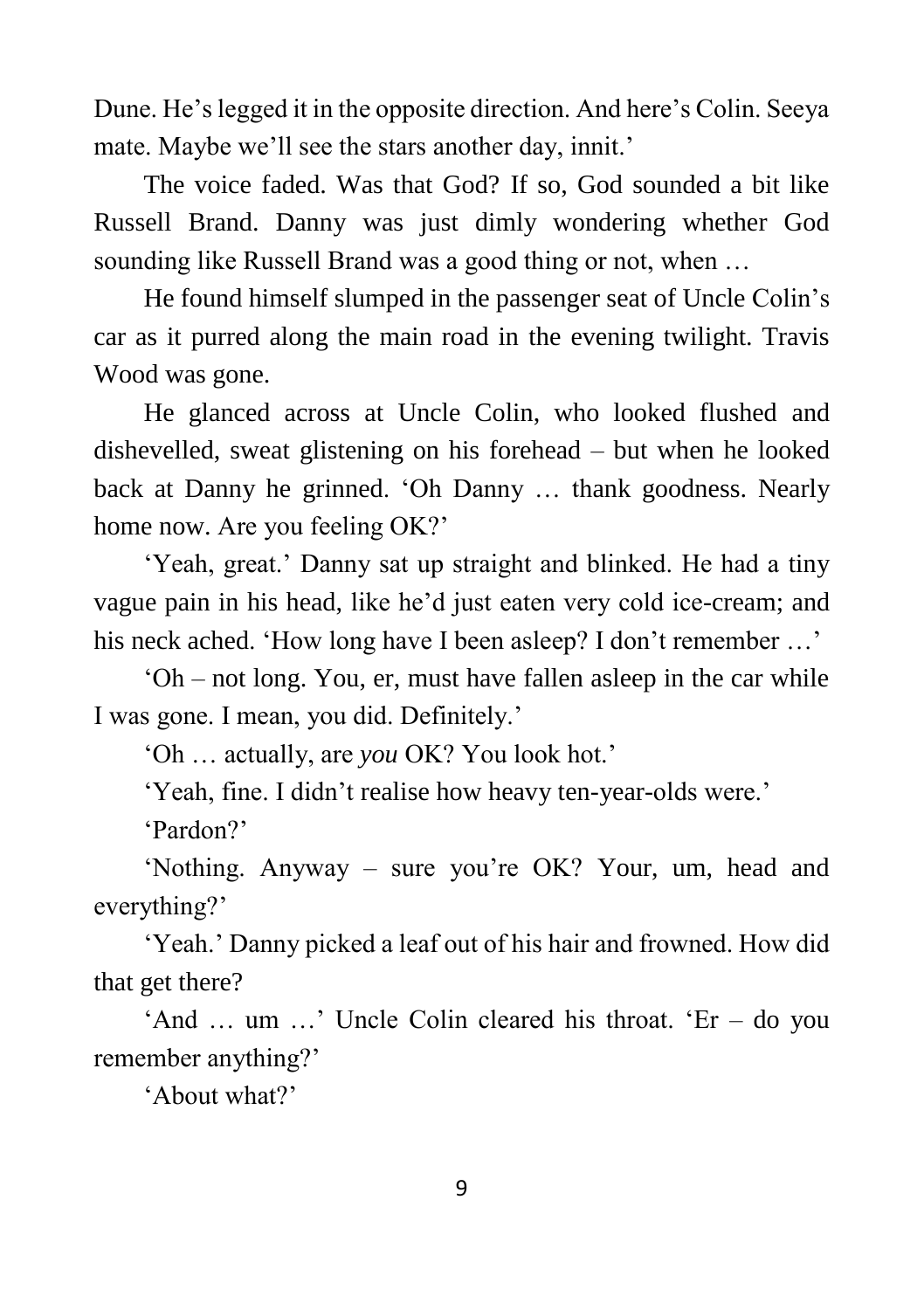'Nothing. Nothing.' Uncle Colin gave a heaving sigh, and muttered, 'Wish we could memory-wipe flipping Captain Frost. That would solve a lot of problems.'

'Pardon?'

'Nothing.'

'Did you meet Professor Dune?'

'Oh – yeah. But he had to run.'

'Who's Captain Frost?'

'No-one. She had to run too.'

Danny yawned and snuggled back into the seat. He closed his eyes and dozed.

… and had a very weird dream. About running through a forest … and a tall, angry, pale female solider … and a flying saucer. The bits and pieces of the dream buzzed around inside his head, and the more he tried to grab them, the more they splintered and scattered, until he could remember them no more.

Then Russell Brand popped up and said, 'Maybe we'll see the stars one day, innit?'

After that Danny's thoughts dissolved and he just slept.

## The End